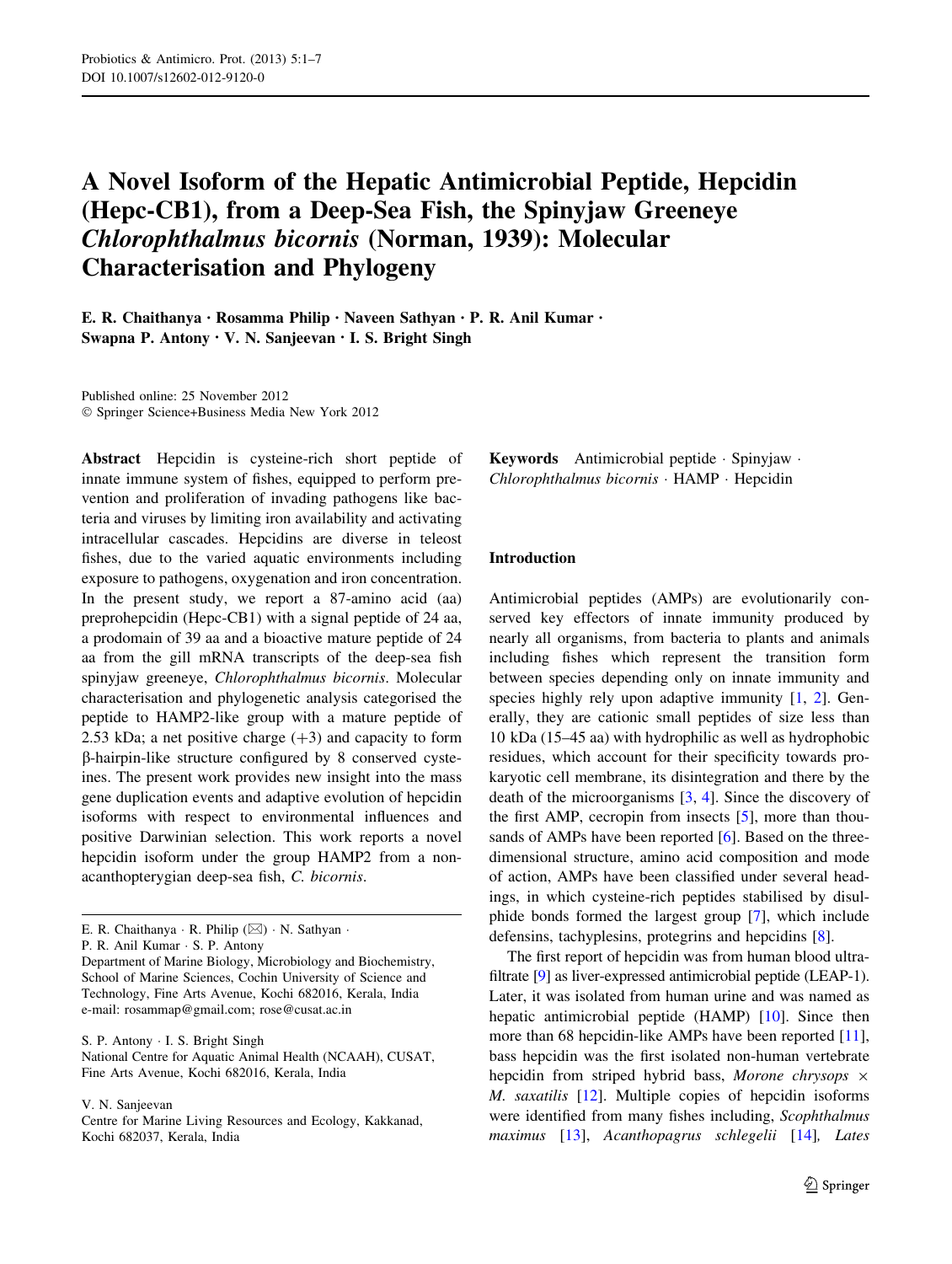calcarifer [\[15](#page-5-0)], Alphestes immaculatus [[16\]](#page-5-0), Pagrus auriga [\[17](#page-5-0)], Pseudosciaena crocea [\[18](#page-5-0)], Sparus aurata [\[19](#page-5-0)], Dicentrarchus labrax [[20\]](#page-5-0), Paralichthys olivaceus [\[21](#page-5-0)], Gadus morhua [\[8](#page-5-0)], Oreochromis mossambicus [\[22](#page-5-0)] and Antarctic notothenioid fishes [\[23\]](#page-5-0). Hepcidins are diverse in teleost fishes, due to the diversity of aquatic environments, that is, exposure to pathogens, oxygenation and iron concentration [\[23](#page-5-0)]. Apart from antimicrobial properties, hepcidin exhibits pivotal roles in immunomodulation and iron homeostasis  $[24, 25]$  $[24, 25]$  $[24, 25]$  $[24, 25]$ . It also has anticancerous  $[26]$  $[26]$  and antiviral [\[27](#page-5-0)] properties. They are evolutionarily conserved with a capacity to mobilise shortly after infection and act rapidly to neutralise a broad range of microbes.

Though a number of hepcidins have been reported from various fishes, no HAMP2-like hepcidin sequences were detected from non-acanthopterygian fishes so far. In the present study, we report a novel HAMP2 peptide sequence from a non-acanthopterygian deep-sea fish spinyjaw greeneye (Chlorophthalmus bicornis, Chlorophthalmidae), its molecular characterisation and phylogenetic analysis.

## Materials and Methods

#### Sample Collection

Live samples of C. bicornis were collected from a depth of 500 m from Andaman coast using a high-speed demersal trawl (HSDT) net operated on-board FORV Sagar Sampada (Ministry of Earth Sciences, Govt. of India) during Cruise No. 292. They were killed humanely, gills were carefully dissected out immediately after the death of the animal and preserved in 100 % methanol at the Biological Laboratory on-board the Research Vessel.

Total RNA Extraction and Reverse Transcription

Total RNA was extracted from the preserved tissue with  $TRI^{\circledR}$  Reagent (sigma) in accordance with the manufacturer's instructions. Purity and quality of the RNA was analysed on 0.8 % agarose gel, and the total purified RNA was quantified using spectrophotometer  $(A_{260}:A_{280})$ . Only those RNAs having an absorbance ratio greater than 1.8 were used for the present work. The first-strand cDNA synthesis was carried out by reverse transcription in a 20 µl reaction mixture containing 5 µg total RNA,  $1 \times RT$  buffer, 2 mM dNTPs, 2 mM oligo  $d(T_{20})$ , 20 U of RNase inhibitor and 100 U of MMLV Reverse transcriptase (Fermentas, Inc.). The reaction was carried out at  $42^{\circ}$ C for 1 h followed by an inactivation step at  $85^{\circ}$ C for 15 min. The efficacy of the reverse transcription reaction was tested using primers (F: 5'-gatcatgttcgagaccttcaacac-3', R: 5'-cga tggtgatgacctgtccgtc-3') for the control gene  $\beta$ -actin.

#### PCR Amplification

The PCR amplification of cDNA from C. bicornis were performed in a 25  $\mu$ l reaction volume containing  $1 \times$ standard Taq buffer (10 mM Tris–HCl, 50 mM KCl, pH 8.3), 3.5 mM  $MgCl<sub>2</sub>$ , 200 mM dNTPs, 0.4 mM each primer and 1U Taq DNA polymerase (Fermentas, Inc.). The primers F: 5'-cgaagcagtcaaaccctcctaagatg-3', R: 5'-gaacctg cagcagacaccacatccg-3'  $[28]$  $[28]$  were used for the amplification. The PCR condition involved an initial denaturation of 94 °C for 2 min followed by 35 cycles of 94 °C for 15 s, 60 °C for 30 s, 68 °C for 30 s and a final extension at 68  $\degree$ C for 10 min. The amplicons were analysed by electrophoresis in 1.5 % agarose gel in TBE buffer, stained with  $SYBR^{\circledR}$  safe and visualised under UV light. The PCR products were purified and sequenced with an ABI Prism sequencing kit (Big-Dye Terminator Cycle) at SciGenom, India.

Sequence Analysis and Molecular Characterisation

The sequences were analysed, trimmed and assembled using GeneTool software. The cDNA-based gene sequences were translated using Expert Protein Analysis System [\(http://au.](http://au.expasy.org/) [expasy.org/](http://au.expasy.org/)). Homology searches of nucleotide sequence as well as the deduced amino acid sequence were performed using BLASTn and BLASTp algorithm of the National Centre for Biotechnological Information [\(http://www.ncbi.nlm.nih.gov/](http://www.ncbi.nlm.nih.gov/blast) [blast\)](http://www.ncbi.nlm.nih.gov/blast). Predeposited preprohepcidin sequences were retrieved from NCBI and multi-aligned using ClustalW and GeneDoc computer programmes. A rooted phylogenetic tree was constructed using MEGA 5.05 by neighbor-joining (NJ) method with complete deletion of gaps and subjected to 1,000 iterations of bootstrap. The cleavage site for the signal peptide was predicted using SignalP software [\(http://www.cbs.dtu.dk/services/](http://www.cbs.dtu.dk/services/SignalP) [SignalP\)](http://www.cbs.dtu.dk/services/SignalP), and the motif RX (K/R) R, typical of the propeptide convertase, was identified by MEGA 5.05 [\[17](#page-5-0)]. The physicochemical properties of preprohepcidin, its signal peptide, propeptide and the mature peptide were characterised separately using the ProtParam tool [\(http://cn.expasy.org/cgi-bin/](http://cn.expasy.org/cgi-bin/protparam) [protparam](http://cn.expasy.org/cgi-bin/protparam)) as well as antimicrobial peptide database (APD) [\(http://aps.unmc.edu/AP/main.php](http://aps.unmc.edu/AP/main.php)) prediction. The structural modelling of the mature peptide region of Hepc-CB1 was carried out with the software ViewerLite 4.2, with the PDB data generated by SWISS-MODEL server using the crystal structure of hybrid white-striped bass hepcidin (PDB ID: 1S6W) as template.

## Results

A 294-bp fragment cDNA having an ORF of 87 amino acids (Fig. [1](#page-2-0)) was obtained from the mRNA of gill tissue of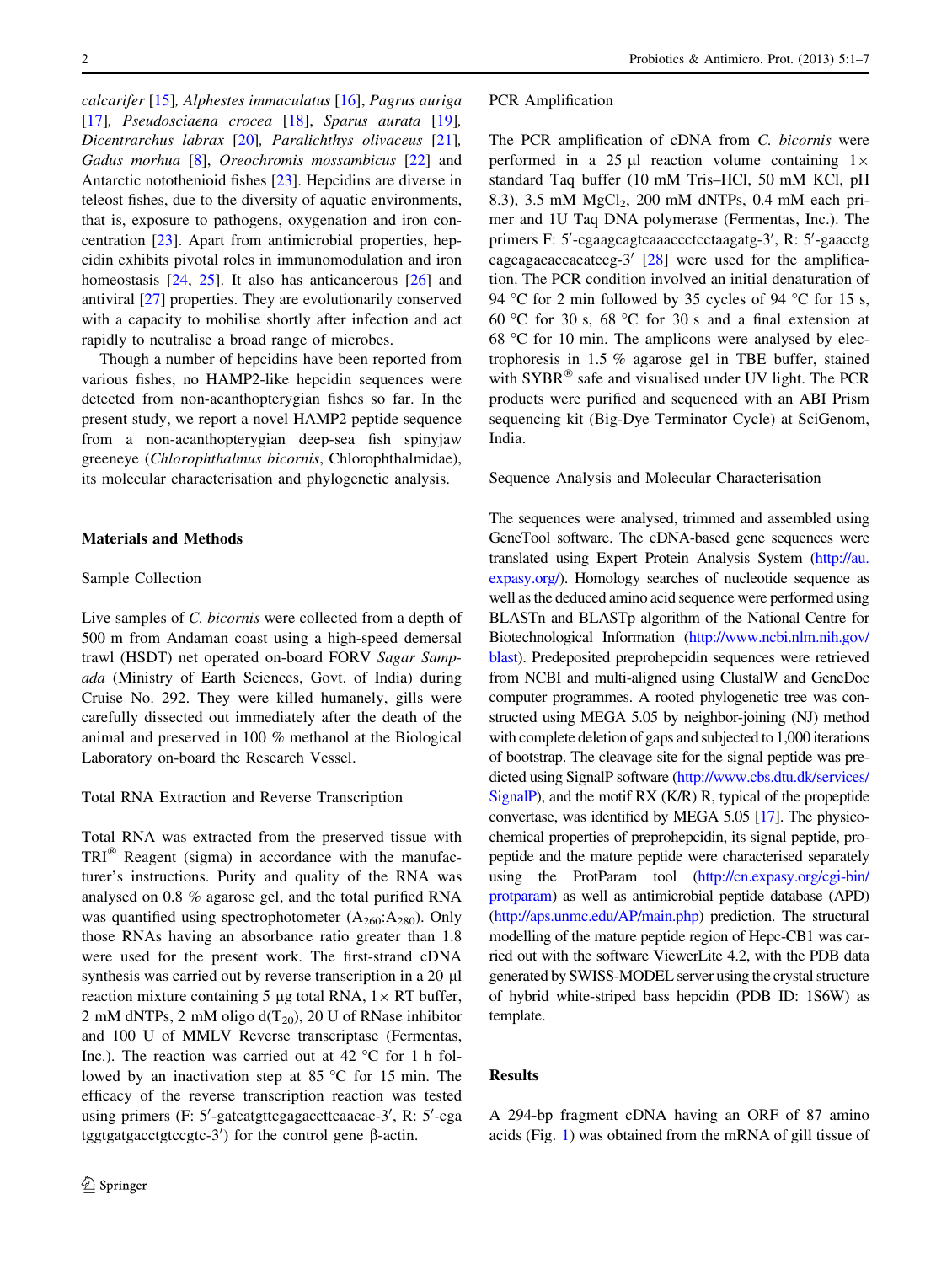<span id="page-2-0"></span>atgaagactttcagggttacagtagcagtggccgtcatgctcacctttatttgtattcag M K T F R V T V A V A V M L T F I C I Q gagagctctgctggtccagtctctgaagtacaagagctggaggagccaatgaacaatgac E S S **A G** P V S E V Q E L E E P M N N D aatccagttgttgtgcatgaagagatgtcagaagaatcctggaagatgccgtataacaga N P V V V H E E M S E E S W K M P Y N R cagaagcgt**aaccctgctggctgtaggttttgctgtggttgctgtcccaacatgcgcgga** Q K R **N P A G C R F C C G C C P N M R G Tgtggtgtctgctgcaagttc**tga  **C G V C C K F \*** 

Fig. 1 Nucleotide and deduced amino acid sequences of HAMP2 isoform from the gill mRNA transcripts of C. bicornis. The cleavage site of 24-amino acid signal peptide is marked between  $A1a^{24}$  and  $GLy<sup>25</sup>$ , and the region is showed as *underlined*. The mature active peptide is indicated in bold letters followed by stop codon which is denoted by an asterisk

C. bicornis by RT-PCR. BLAST analysis of the nucleotide and deduced amino acid sequences revealed that the peptide belonged to hepcidin super family and will be referred as Hepc-CB1 here after. The obtained nucleotide sequences and deduced amino acid sequences were deposited in GenBank database (GenBank Accession number: JX163299). SignalP software predicted the cleavage site for signal peptidases between  $A1a^{24}$  and  $Gly^{25}$  resulting in a 24-amino acid signal peptide. Multiple alignments (Fig. 2) identified the motif RX (K/R) R, after which, is the cleavage site for propeptide convertase typical of hepcidin. This cleavage of the propeptide would result in a mature peptide of 24 amino acids and a prodomain of 39 amino acids. ScanProsite recognised a cysteine-rich region between amino acids 68 and 85, which forms the C-terminal region of mature peptide. The mature peptide of C. bicornis was found to be cationic with a net charge of  $+3$ , whereas the prepropeptide  $(-1)$  and propeptide  $(-5)$  were found to be anionic. The 24-amino acid mature hepcidin was found to have 2.53 kDa and a theoretical isoelectric point (pI) of 8.54 as predicted by ProtParam. APD predicts its hydrophobic potential as 54 %, which is contributed by amino acids Val (1) Phe (2) Cys (8) Met (1) and Ala (1). As per the similarity searches using BLAST algorithm, the 87-amino acid Hepc-CB1 showed 81 % similarity with hepcidin 2 precursor of Acanthopagrus schlegelii (AShepc2) ( $AY669377.2$ ) and 80 % similarity with hepcidin-like precursor of Pagrus major (AAS66305.1). The 24-amino acid Hepc-CB1 mature peptide differs from the mature peptide of AS-hepc2 sequence only by two amino acids. The N-terminal amino acids Ser<sup>65</sup> and C-terminal  $Arg<sup>87</sup>$  of AS-hepc2 were replaced by the amino acids Asp<sup>64</sup> and Lys<sup>86</sup> in Hepc-CB1, respectively [\(http://aps.unmc.edu/](http://aps.unmc.edu/AP/main.php) [AP/main.php](http://aps.unmc.edu/AP/main.php)). The structural model created by ViewerLite 4.2 exhibits  $\beta$ -hairpin-like structure framed of two antiparallel beta sheets (Fig. [3\)](#page-3-0) stabilised by four disulphide bonds formed in the following pattern,  $Cys^{68} - Cys^{85}$ , Cys<sup>71</sup>–Cys<sup>84</sup>, Cys<sup>72</sup>–Cys<sup>81</sup> and Cys<sup>74</sup>–Cys<sup>75</sup>. The  $\beta$ 1 sheet composed of amino acids from  $Arg^{69}$  to  $Cys^{71}$ , and  $\beta$ 2 sheets composed of amino acids  $\text{Gly}^{82}$  to  $\text{Cys}^{84}$ .

The phylogenetic tree constructed by neighbor-joining method shaped a tree having seven sub clusters within a main cluster and a small separate cluster (Fig. [4](#page-4-0)) formed by

|            |                                                                                                  | 20          | 40                                                                 |                                | 60 |                       |  |                                              | 100    |      |
|------------|--------------------------------------------------------------------------------------------------|-------------|--------------------------------------------------------------------|--------------------------------|----|-----------------------|--|----------------------------------------------|--------|------|
| Chlorophth | <b>METERVTVAVAVMLTFLCTOESSAGEVSEV</b>                                                            |             | OELDIO PMNND-NPVVVHDIOMSE--                                        |                                |    |                       |  | -ESWKMPYN-BOMBN---PAGORDOOGCCPNMRGOOVOOMF    |        | : 87 |
| P81172.2   | -MALSSO WAACH LLLLLASL SGSVFPQ-                                                                  |             | -OTGOLAELQ----PODRAGAR---ASWMPMFORERED-THFPICIECOGCCHRS-KOCMOOKT-  |                                |    |                       |  |                                              |        | 84   |
| BC021587.1 | -MALETRTCAAC-WLLWLLASLESTTYLHO-                                                                  |             | CMRETTELO----PLHGEESR---ADIAIPMOKERKED-TNFPICIECEKCCNNS-OKEIGO     |                                |    |                       |  |                                              |        | .83  |
| ADN06868.1 | MKTFSVAVAVAVVIAFICTOESSATPVTGV                                                                   |             | DELVELVSSD-DPVADH@ELPV---ELGERLFNIBK@BA-S--PKCTPY@YPTRDGVF@EVOCDFO |                                |    |                       |  |                                              |        | .89  |
| ABA55069.1 | KIFSVAVAVAVVIAFICTOESSAFFVTGV                                                                    |             | EELVELVSSD-DPVADHOELPV--                                           |                                |    | <b>ELGERLFNIBKGEA</b> |  | -PKCTPYCYPTGDGVLOCVRC                        |        | : 87 |
| ADC93804.1 | <b>MKTFSVAVAVAIVIAFICTOESSAFFVTGV</b>                                                            |             | EELVPLVSSD-DPVADHOPLPV---ELGERLFNIBK@BA-S                          |                                |    |                       |  | --PKOTPY YPTRDGVF MEVROD                     |        | .88  |
| ADY86108.1 | MKTFSVAVAVAVVIAII CTCESSAFFVTGV                                                                  |             | EELVWLVSSD-DPVADHWJLPV---ELGKRLFNIBKWWV-P--AELIPYWYPTRDGFSWFPWD    |                                |    |                       |  |                                              |        | 88   |
| AY669377.2 | MKTFSVAVAVAVVITFTCLOESSAGSFTEV                                                                   |             | OEPDDPMNNE-SPVAAHDDKSE-                                            |                                |    |                       |  | ESWKMPYNNBH3BS---PAGORDOOGCCPNMRGCCVOODF     |        | 88   |
| AY669381.1 | MKTFSVAVAVAVVLTFICLOESSAGSFTEV                                                                   |             | OKLDDPMNSD-GPVAAYKDMPE--                                           |                                |    | -DSWKMGYGSBRWS-       |  | ---- ORGCORCCPRMRGCCIGO:                     |        | .84  |
| AAM28439.1 | <b>KTESVAVAVAVVIAETCLOESSAVEVTEV-</b>                                                            |             | OELDD PMSN------EY@DMPV                                            |                                |    |                       |  | ESWKMPYNNBH36H-SSPGGORDCONCCPNMSGMcVGO       |        | .85  |
| AAZ85124.1 | <b>KTFSVAVAVAVVLAFTOLOESSAVEVTEV</b>                                                             |             | OEL 313 PMSN--                                                     | $---EY$ $\overline{000}$ $MPV$ |    |                       |  | ESWKMPYNNBHM5H-SSPGGORACONCCPNMSGCCV         |        | .85  |
| AAV37454.1 | <b>STESVAVTVAVVIVELCIOOSSATSPEVO-</b>                                                            |             |                                                                    | ELDDAVSSD-NAAAEHODOSA          |    | <b>DSWMMPON</b>       |  | --VKOGQOOK---DG-GOODVOON                     |        | .81  |
| AAU25840.2 | <b>KTESVAVAVAVVI TELOFOOSSAVEVTEOE</b>                                                           |             | OELDD PMSMD-YFAAAHDDASV-                                           |                                |    | -DSWKMLYNSBHRBG-      |  | -IKORDOGCCTPG-IGCVGO                         |        | 87   |
| AAW57404.1 | MKTFSVAVAVAVVITTICICESSAVFVTEV                                                                   |             | OEL 313 PMSND-NPVAAH 95 TSV                                        |                                |    | DSWKMPYNSDHREA-       |  | --IKOKROGCCTPG-VOCVOCR                       |        | 86   |
| ADY86109.1 | MRTFSVAVAVVVLLARV----SSAVFVTEVL-                                                                 |             |                                                                    | $DF55 FMSYE-Y---F55 TSA$       |    |                       |  | ETWMMPFNIRGEOO-SGAIKEHROOSCCAFG-VOCTOOTY     |        | 81   |
| ABY84828.1 | KFFWVAVAVAVVITCIONDESSAVFVTEVP-                                                                  |             |                                                                    | DEDD PMSYD-YPLTEHDD PSD--      |    |                       |  | -DSWMIPYSPEARER-R--RKCKROCONCCSN--ICOTOCTRRF |        | -88  |
| ABY84838.1 | <b>KTEWFAVAVAVVITCTCTCESSAVFGP--</b>                                                             |             | EELDD PMSIE-SLVSEODD PSE-                                          |                                |    |                       |  | DSWKMFASIN-FER-G--IKORDROR---RG-VOCLYOBKRFG- |        | : 84 |
| ABY84834.1 | <b>KTEWFAVAVAVMLTCTCTQESSAVFGTEVO</b>                                                            |             |                                                                    | ELDD PMS IE-SLVSDODD PSE       |    |                       |  | DSWKMPSSIN-EER-G--IKOKER@R---RG-VOKLSOGKRRG- |        | .86  |
| ABY84841.1 | MKTEWFAVAVAVVITSICIOESFAVFGPEVQ-ELEELDDPMSIE-SLVSDQDDPSE                                         |             |                                                                    |                                |    |                       |  | DSWKMPSSIN-ERR-G--IKCRORS---HG-VOCLSOSKRRG-  |        | .89  |
| AAZ43072.1 | MKAFSIAVAVTLVIARVCIODSSAVEFOGV---                                                                |             | OELEEAGGND-TPVAAH@MMSM                                             |                                |    |                       |  | ESWMES-PVDOREHISHISMORACONCCKA-KGCCFGORE     |        | 89   |
| CAJ34592.1 | MKAFSIAVAVTLVPAFVCILESSAVFFPGV-                                                                  |             | OELDDAGSND-TFAAAHODTSM-                                            |                                |    |                       |  | EPWTVPSHIROKEO-SHISLORACONCCKAYKGOGFOODF     |        | 90   |
| BAG69595.1 | MKAFSIAAAVTLVLAFVCFLEISAVEFTTV                                                                   |             | OELEEARGRONTFAETHOPTPV-                                            |                                |    |                       |  | HSCMTLNHVRHRRW-SHIHLCRACRNCCDS-LAWVYCCETTKTS |        | 95   |
| ABY84821.1 | <b>MRAFSIAVAVTLVLARICILESSASFFTGV</b>                                                            |             | OELDDAGAND-TPVAVYODMSM-                                            |                                |    |                       |  | ESRMMPNHIROKEO-SHLSLORACCNCCKGNKGCEFCO       |        | 90   |
| ABY84822.1 | <b>KAFSIAVAVTLVIAFICILESSAVFFTGV</b>                                                             |             | OELDEAGGND-TPVALYOEMSM-                                            |                                |    |                       |  | ESRMMPNHIBORSO-SHLSLORACONCCKGNKGCCF         |        | 90   |
| ABY84843.1 | KAFSVAVAVTLVIARIONPESSAVPRTGV                                                                    |             | OELEE AGSND-TPVAAYOEMSM                                            |                                |    |                       |  | ESKMMPDHIBORGO-SHLSLORACONCCRAYKGOG          |        | 90   |
| ADY16663.1 | <b>MKTFSVAVAVTLVIATICILESSAVFTIGV</b>                                                            |             | OELEEAASND-TPVAAY@EMSM                                             |                                |    |                       |  | ESRMMPDHVBOREO-SHLSMORACONCCKGNKGOCL         |        | 90   |
| HO541866.1 | MKAFSIAVAVTLVIARICILESSAVEFTGV                                                                   |             | OELDDAASND-TPVAAYODMSM-                                            |                                |    |                       |  | ESRMMPDHVBORD-SHLSLORACONCCRGNKGOGFOO        |        | 89   |
| ADU85830.1 | MFAFSVAVAVVVVIAOVFILESTAVFFSE-                                                                   |             | VRADDVGSID-SPVGEHOOPGS                                             |                                |    |                       |  | ESMHLPEHFLFMSO-SHLSLOROGOOCCHNK-GOGFLOR      |        | 88   |
| AA085553.1 | KAFS--VAVVLVIAONFILESTAVPFSE                                                                     |             | VRTDDVGSFD-SPVGEHOOPGG                                             |                                |    |                       |  | ESMHLPEPFRFRFO-IHLSLOGLCONCCHNI-GOCFOOL      |        | 86   |
| ABX46065.1 | <b>MRPMSIACAVSVILACVOVMNNAAVEFSO--</b>                                                           |             | EVRL <sup>5</sup> KPVETE-AAQRHDHGEAT                               |                                |    |                       |  | TEEMSPEVLFBTM50-SHLSLORWCONCCKNK-GOOF        |        | 93   |
| ABA43709.1 | MRPMSIACAVAVI IAOVGALOSAALESEVRLDPEVRLDPEDSE-AARSIDCGVAAALAKETSPEVLFETKRO-SHLSLCRYCGNCCKNK-GCCFI |             |                                                                    |                                |    |                       |  |                                              |        | : 96 |
| AAZ95008.1 | <b>MKTESVAVAVAVVITETOLOESSAGSFTEV</b>                                                            |             | <b>OEPDD PMNNE-SPVAAHDDKSE</b>                                     |                                |    | ESWKMPYNNBHKES-       |  | <b>FAGORIO GOOD NMRGOG</b>                   |        | 88   |
|            | fs a av<br>m                                                                                     | 6с<br>s a p |                                                                    |                                |    |                       |  |                                              | $q$ cC |      |

Fig. 2 ClustalW multiple alignment of amino acid sequences of C. bicornis with hepcidin-like antimicrobial peptide sequences of fishes and mammals obtained using GeneDoc programme version

2.7.0. The predicted cleavage site of propeptide convertase (where the RX (K/R) R motif ends) is marked with *arrows*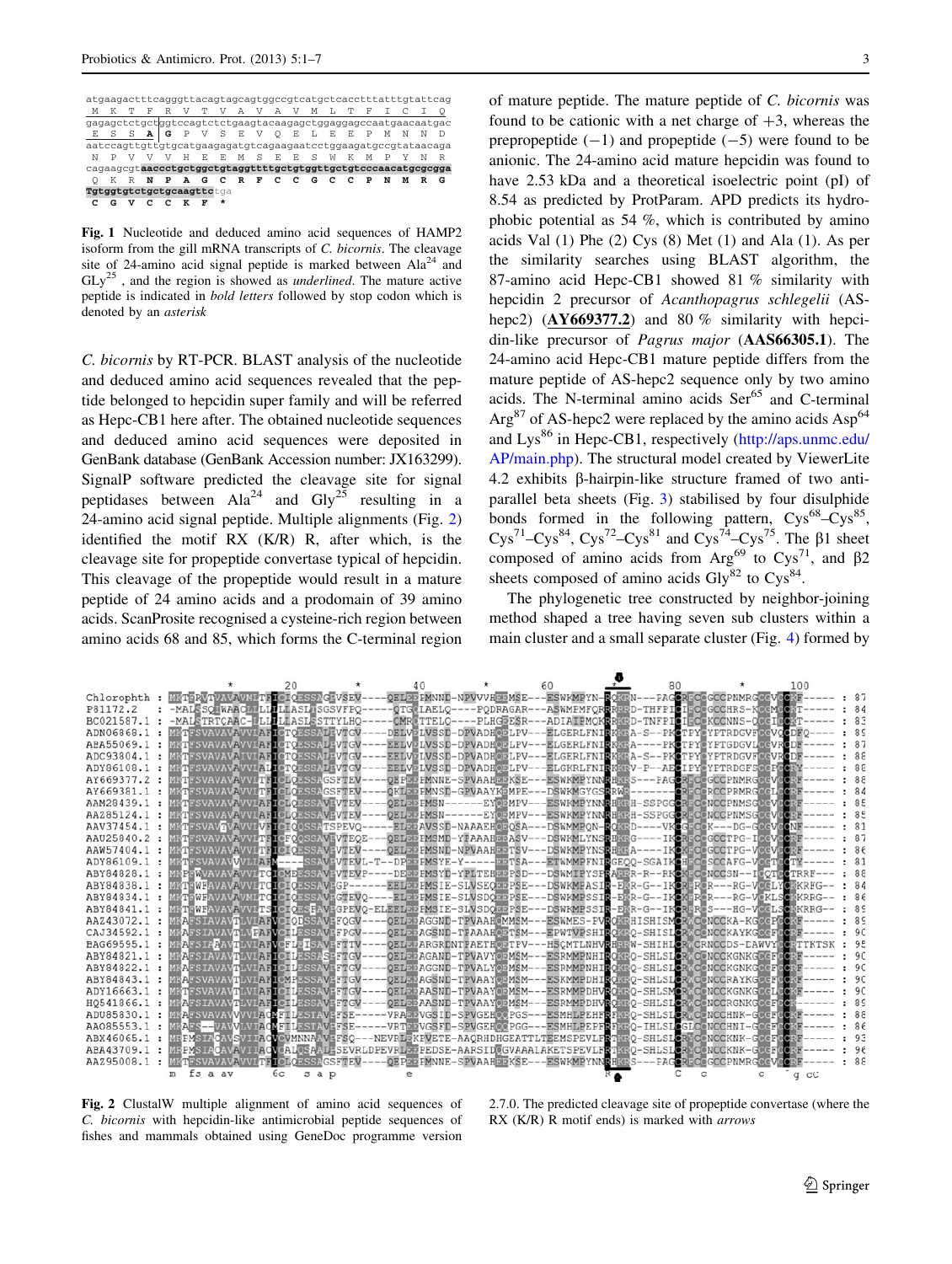<span id="page-3-0"></span>

Fig. 3 Three-dimensional structure of the mature peptide of C. bicornis Hepc-CB1 was created with the software ViewerLite 4.2 using the PDB data generated by SWISS-MODEL server. The crystal structure of hybrid white-striped bass hepcidin (PDB ID: 1S6W) was used as template for the data generation. The spatial structure (a) and the diagrammatic representation of the  $\beta$ -hairpin structure (b) are presented in figure. The disulphide bonds which stabilise  $\beta$ -hairpin are highlighted with *asterisks* 

mammalian sequences. The main cluster could be subdivided into two groups, HAMP1 and HAMP2. The first group, HAMP1, composed of both acanthopterygian and non-acanthopterygian fishes, while only acanthopterygian fishes framed the second group HAMP2. As portrayed by the phylogenetic tree, the C. bicornis Hepc-CB1 belongs to HAMP2 class and closely related to antimicrobial peptides from perciform fish, A. schlegelii.

## **Discussion**

Hepcidin is one of the most studied antimicrobial peptides from fishes [[16,](#page-5-0) [29](#page-5-0)], mainly because of its physiological relevance as antimicrobial peptide and iron-regulating hormone [[25\]](#page-5-0). Iron is an essential nutrient for bacterial growth, and its overload increases the susceptibility to intracellular and blood pathogens [\[30](#page-5-0), [31](#page-5-0)]. In order to limit pathogenic invasion and its multiplication, host immune system has specific mechanisms of withholding iron from microbes. This includes the production of iron-binding proteins, reducing dietary iron assimilation and increasing hepatic production of haemoglobin and hemin scavengers [\[10](#page-5-0)]. Hepcidin can directly bind to iron-binding proteins

like ferroprotein, which leads to its internalisation and degradation resulting in limited availability of iron for bacterial growth [\[15](#page-5-0), [32\]](#page-5-0). The iron regulatory activity of hepcidin thereby further enhances its antimicrobial activity. Though the first report of hepcidin was from mammals, adaptive evolution of hepcidin gene is prominent in fishes, since mammals except mice possess a single copy of HAMP1 gene and fishes more than two copies of hepcidin genes. These multiples always fell in HAMP2 class, which were reported only in acanthopterygian fishes [\[11](#page-5-0)]. In repudiation with this statement, we report a novel 87 residue hepcidin prepropeptide from the mRNA transcripts of gill tissue of a non-acanthopterygian fish C. bicornis, belonging to the order Aulopiformes [[33\]](#page-5-0).

The antimicrobial peptide hepcidin is generally synthesised as a prepropeptide. Proteolytic cleavage of the signal peptide and prodomain from the prepropeptide yields the bioactive mature peptide [\[9](#page-5-0), [34,](#page-5-0) [35\]](#page-6-0). Highly conserved cysteine residues in the mature peptide regions form the core domain signature, which serves as the disulphide-bridged back bone of the  $\beta$ -hairpin-like structures. The structural organisation and bonding pattern of Hepc-CB1 are similar to the earlier reported hepcidins of A. schlegelli [[14\]](#page-5-0), humans [\[36](#page-6-0)] and bass [\[37](#page-6-0)]. The predicted cleavage site of signal peptide between  $Ala^{24}$  and  $\text{Gly}^{25}$  of C. bicornis Hepc-CB1 is exactly similar to that of the cleavage sites of A. schlegelli hepc-2 and hepc-6 (Fig. [1\)](#page-2-0). Net positive charge of  $+3$ , amphipathic nature (Hydrophobic index 54 %), a predicted molecular weight of 2.53 kDa and the formation of  $\beta$ -sheet-like structure by the C-terminal-conserved cysteines, in the light of available literature, confirm C. bicornis Hepc-CB1 as an antimicrobial peptide. The replacements of N-terminal polar hydrophilic serine of A. schlegelli hepc-2 by hydrophilic asparagine and the C-terminal positively charged arginine by similarly charged lysine in C. bicornis Hepc-CB1 do not make a prominent difference in the property of the peptide. However, further characterisation of the peptide with regard to its antimicrobial activity needs to be carried out with synthetic or recombinant peptide in order to ascertain the activity of the peptide. The reason for this high diversity of mature peptide region in fishes could be due to synonymous substitution of amino acids and positive Darwinian selection [[38\]](#page-6-0).

Phylogenetic analysis revealed the position of C. bicornis Hepc-CB1 to HAMP2 group. The N-terminal region of the mature peptide of HAMP1 significantly differs from that of the HAMP2 in having, either the mammalian motif (DTHFP) or fish motif (QSHLS), which is essential for ferroprotein internalisation. The prepropeptide, propeptide and mature peptide of HAMP1 is cationic. However, for HAMP2 fish sequence, though the mature peptide is cationic, the prepropeptide and propeptide are anionic [\[11](#page-5-0), [15\]](#page-5-0). The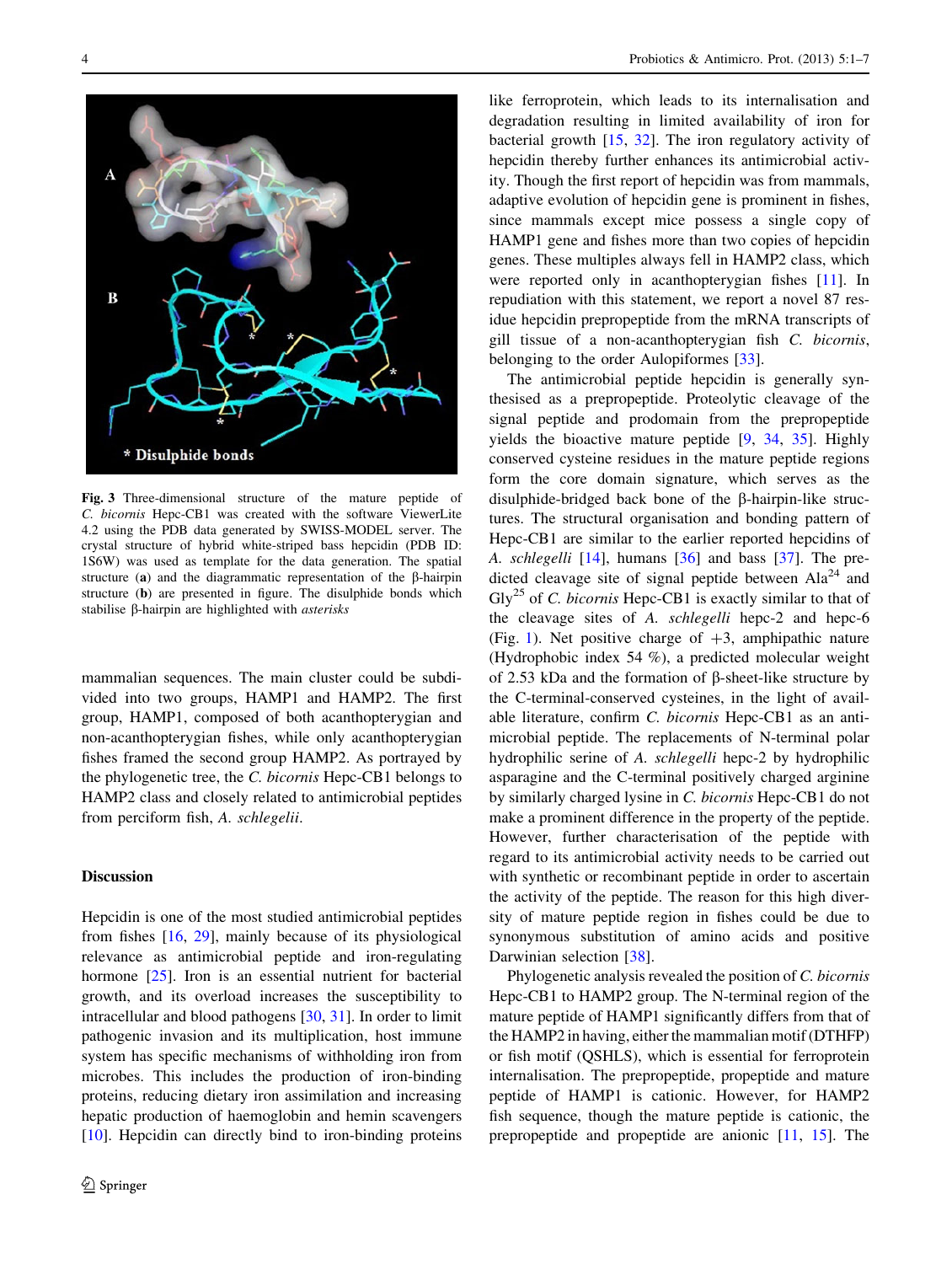<span id="page-4-0"></span>Fig. 4 A bootstrapped neighbor-joining tree obtained using MEGA version 5.05 illustrating the phylogenetic relationship between C. bicornis hepcidin and other reported hepcidin-like antimicrobial peptides of fishes and mammals (out group). Numbers on the branch indicates the percentage of 1,000 bootstrap samples



absence of QSHLS/DTHFP motif in the N-terminal region of the mature peptide, anionic nature of prepropeptide and propeptide further confirmed the identity of C. bicornis as HAMP2. Duplication of HAMP genes and retention of both HAMP1- and HAMP2-like lineages in acanthopterygian fishes and Antarctic notothenioid fishes could be favoured by the radiation of teleosts to different marine and brackish water environments and positive Darwinian selection [[17,](#page-5-0) [23](#page-5-0), [38](#page-6-0)]. The extreme habitats of the deep sea might have produced fascinating evolutionary events [[33\]](#page-5-0) like gene duplication and conservation of HAMP2-like genes in nonacanthopterygian fishes also. More investigation is required in this context to get a clear picture of the molecular evolution and functional diversification of HAMP2-like genes in deep-sea fishes, which is living in an environment where heterotrophy dominates.

## Conclusion

This is the first report of a novel HAMP2-like peptide from a non-acanthopterygian fish, which may provide useful information to the distribution of HAMP2-like genes in non-acanthopterygian fishes, its molecular evolution and phylogenetic relationships. High similarity of C. bicornis Hepc-CB1 with other hepcidins of proven antimicrobial activity and its physicochemical properties in agreement with those of traditional antimicrobial peptides strongly endorse it to be an antimicrobial peptide. Further studies on the antimicrobial activity of Hepc-CB1 as a synthetic or recombinant peptide would reveal the potentials of this new hepcidin isoform as a possible therapeutant in aquaculture/medicine.

Acknowledgments The authors are grateful to the Centre for Marine Living Resources and Ecology (CMLRE) and Ministry of Earth Sciences (MoES), Govt. of India, for the research grant (MoES/ 10-MLR/2/2007) and scientific/technical support for the work. Thanks are due to the crew of the research vessel FORV Sagar Samapda for their wholehearted support during the sample collection and Mr. Vinu Jacob, Research scholar, Department of Marine biology Microbiology and Biochemistry, CUSAT, Kochi-16, for the assistance in the taxonomic identification of the fish.

### References

1. Papagianni M (2003) Ribosomally synthesized peptides with antimicrobial properties: biosynthesis, structure, function and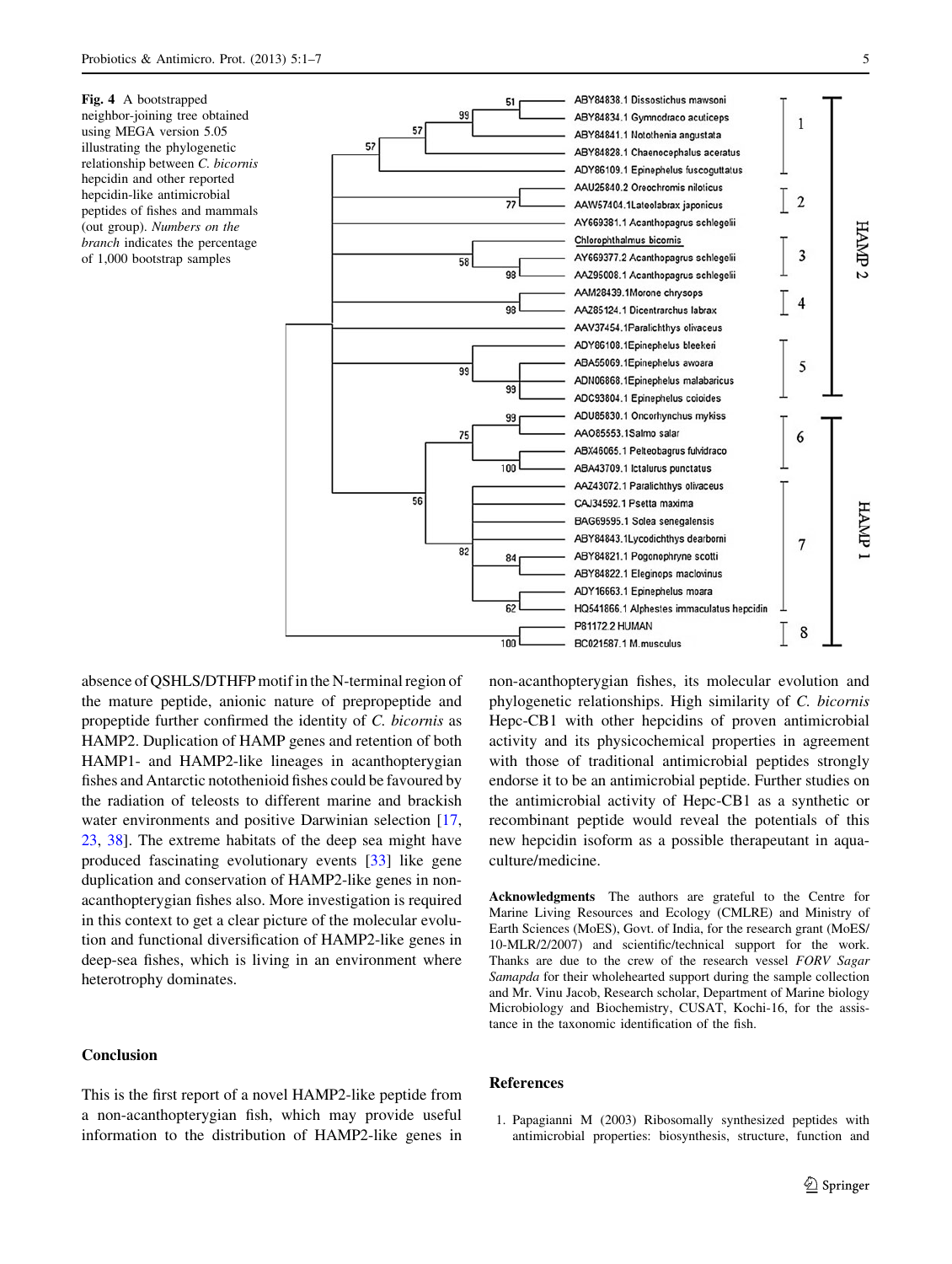<span id="page-5-0"></span>applications. Biotechnol Adv 21:465–499. doi:[10.1016/S0734-](http://dx.doi.org/10.1016/S0734-9750(03)00077-6) [9750\(03\)00077-6](http://dx.doi.org/10.1016/S0734-9750(03)00077-6)

- 2. Workenhe ST, Rise ML, Kibenge MJT, Kibenge FSB (2010) The fight between the teleost fish immune response and aquatic viruses. Mol Immunol 47(16):2525–2536. doi:[10.1016/j.molimm.](http://dx.doi.org/10.1016/j.molimm.2010.06.009) [2010.06.009](http://dx.doi.org/10.1016/j.molimm.2010.06.009)
- 3. Boman HG (2003) Antibacterial peptides: basic facts and emerging concepts. J Intern Med 254:197–215
- 4. Khandelia H, Kaznessis YN (2006) Molecular dynamics investigation of the influence of anionic and zwitterionic interfaces on antimicrobial peptides' structure: implications for peptide toxicity and activity. Peptides 27:1192–1200. doi[:10.1016/j.2005.10.022](http://dx.doi.org/10.1016/j.2005.10.022)
- 5. Steiner H, Hultmark D, Engstrom A, Bennich H, Boman HG (1981) Sequence and specificity of two antibacterial proteins involved in insect immunity. Nature 292:246–248
- 6. Guaní-Guerra E, Santos-Mendoza T, Lugo-Reyes SO, Terán LM (2010) Antimicrobial peptides: general overview and clinical implications in human health and disease. Clin Immunol 135(1): 1–11. doi:[10.1016/j.clim.2009.12.004](http://dx.doi.org/10.1016/j.clim.2009.12.004)
- 7. Maróti G, Kereszt A, Kondorosi E, Mergaert P (2011) Natural roles of antimicrobial peptides in microbes, plants and animals. Res Microbiol 162(4):363–374. doi:[10.1016/j.resmic.2011.02.005](http://dx.doi.org/10.1016/j.resmic.2011.02.005)
- 8. Solstad T, Larsen AN, Seppola M, Jorgensen T (2008) Identification, cloning and expression analysis of a hepcidin cDNA of the Atlantic cod (Gadus morhua L.). Fish Shellfish Immunol 25(3):298–310. doi[:10.1016/j.fsi.2008.05.013](http://dx.doi.org/10.1016/j.fsi.2008.05.013)
- 9. Krause A, Neitz S, Mägert HJ, Schulz A, Forssmann WG, Schulz-Knappe P, Adermann K (2000) LEAP-1, a novel highly disulfide-bonded human peptide, exhibits antimicrobial activity. FEBS lett 480(2–3):147–50. [http://www.ncbi.nlm.nih.gov/pubmed/](http://www.ncbi.nlm.nih.gov/pubmed/11034317) [11034317](http://www.ncbi.nlm.nih.gov/pubmed/11034317)
- 10. Singh B, Arora S, Agrawal P, Gupta SK (2011) Hepcidin: a novel peptide hormone regulating iron metabolism. Clin Chim Acta 412(11–12):823–830. doi[:10.1016/j.cca.2011.02.014](http://dx.doi.org/10.1016/j.cca.2011.02.014)
- 11. Hilton KB, Lambert LA (2008) Molecular evolution and characterization of hepcidin gene products in vertebrates. Gene 415:40–48. doi[:10.1016/j.gene.2008.02.016](http://dx.doi.org/10.1016/j.gene.2008.02.016)
- 12. Shike H, Shimizu C, Lauth X, Burns JC (2004) Organization and expression analysis of the zebrafish hepcidin gene, an antimicrobial peptide gene conserved among vertebrates. Dev Comp Immunol 28:747–754. doi[:10.1016/j.dci.2003.11.009](http://dx.doi.org/10.1016/j.dci.2003.11.009)
- 13. Pereiro P, Figueras A, Novoa B (2012) A novel hepcidin-like in turbot (Scophthalmus maximus L.) highly expressed after pathogen challenge but not after iron overload. Fish Shellfish Immunol 32(5):879–889. doi[:10.1016/j.fsi.2012.02.016](http://dx.doi.org/10.1016/j.fsi.2012.02.016)
- 14. Yang M, Chen B, Cai JJ, Peng H, Yuan JJ, Ling-Cai, Wang KJ (2011) Molecular characterization of hepcidin AS-hepc2 and AShepc6 in black porgy (Acanthopagrus schlegelii): expression pattern responded to bacterial challenge and in vitro antimicrobial activity. Comp Biochem Physiol B 158(2):155–163. doi[:10.1016/](http://dx.doi.org/10.1016/j.cbpb.2010.11.003) [j.cbpb.2010.11.003](http://dx.doi.org/10.1016/j.cbpb.2010.11.003)
- 15. Barnes AC, Trewin B, Snape N, Kvennefors ECE, Baiano JCF (2011) Two hepcidin-like antimicrobial peptides in Barramundi Lates calcarifer exhibit differing tissue tropism and are induced in response to lipopolysaccharide. Fish Shellfish Immunol 31(2):350–357. doi[:10.1016/j.fsi.2011.05.027](http://dx.doi.org/10.1016/j.fsi.2011.05.027)
- 16. Masso-Silva J, Diamond G, Macias-Rodriguez M, Ascencio F (2011) Genomic organization and tissue-specific expression of hepcidin in the pacific mutton hamlet, Alphestes immaculatus (Breder, 1936). Fish Shellfish Immunol 31(6):1297–1302. doi: [10.1016/j.fsi.2011.10.007](http://dx.doi.org/10.1016/j.fsi.2011.10.007)
- 17. Martin-Antonio B, Jime'nez-Cantizano RM, Salas-Leiton E, Infante C, Manchado M (2009) Genomic characterization and gene expression analysis of four hepcidin genes in the redbanded seabream (Pagrus auriga). Fish Shellfish Immunol 26:483–491. doi:[10.1016/j.fsi.2009.01.012](http://dx.doi.org/10.1016/j.fsi.2009.01.012)
- 18. Wang K, Cai J–J, Cai L, Qu H-D, Yang M, Zhang M (2009) Cloning and expression of a hepcidin gene from a marine fish (Pseudosciaena crocea) and the antimicrobial activity of its synthetic peptide. Peptides 30:638–646. doi[:10.1016/j.peptides.](http://dx.doi.org/10.1016/j.peptides.2008.12.014) [2008.12.014](http://dx.doi.org/10.1016/j.peptides.2008.12.014)
- 19. Cuesta A, Meseguer J, Esteban AM (2008) The antimicrobial peptide hepcidin exerts an important role in the innate immunity against bacteria in the bony fish gilthead seabream. Mol Immunol 45:2333–2342. doi:[10.1016/j.molimm.2007.11.007](http://dx.doi.org/10.1016/j.molimm.2007.11.007)
- 20. Rodrigues PNS, Vazquez-Dorado S, Neves JV, Wilson JM (2006) Dual function of fish hepcidin: response to experimental iron overload and bacterial infection in sea bass (Dicentrarchus labrax). Dev Comp Immunol 30:1156–1167. doi[:10.1016/j.dci.2006.02.005](http://dx.doi.org/10.1016/j.dci.2006.02.005)
- 21. Srinivasulu B, Syvitski R, Seo J, Mattatall NR, Knickle LC, Douglas SE (2008) Expression, purification and structural characterization of recombinant hepcidin, an antimicrobial peptide identified in Japanese flounder, Paralichthys olivaceus. Protein Expr Purif 61:36–44. doi:[10.1016/j.pep.2008.05.012](http://dx.doi.org/10.1016/j.pep.2008.05.012)
- 22. Huang P-H, Chen J-Y, Kuo C-M (2007) Three different hepcidins from tilapia, Oreochromis mossambicus: analysis of their expressions and biological functions. Mol Immunol 44(8): 1922–1934. doi:[10.1016/j.molimm.2006.09.031](http://dx.doi.org/10.1016/j.molimm.2006.09.031)
- 23. Xu Q, Cheng CHC, Hu P, Ye H, Chen Z, Cao L, Chen L et al (2008) Adaptive evolution of hepcidin genes in Antarctic notothenioid fishes. Mol Biol Evol 25(6):1099–1112. doi:[10.1093/molbev/msn056](http://dx.doi.org/10.1093/molbev/msn056)
- 24. Ganz T (2005) Hepcidin—a regulator of intestinal iron absorption and iron recycling by macrophages. Best Pract Res Cl Ha 18(2):171–182. doi[:10.1016/j.beha.2004.08.020](http://dx.doi.org/10.1016/j.beha.2004.08.020)
- 25. Shi J, Camus AC (2006) Hepcidins in amphibians and fishes: antimicrobial peptides or iron-regulatory hormones? Dev Comp Immunol 30:746–755. doi[:10.1016/j.dci.2005.10.009](http://dx.doi.org/10.1016/j.dci.2005.10.009)
- 26. Chen J-Y, Lin W-J, Lin T-L (2009) A fish antimicrobial peptide, tilapia hepcidin TH2-3, shows potent antitumor activity against human fibrosarcoma cells. Peptides 30(9):1636–1642. doi: [10.1016/j.peptides.2009.06.009](http://dx.doi.org/10.1016/j.peptides.2009.06.009)
- 27. Wang Y-D, Kung C-W, Chi S-C, Chen J-Y (2010) Inactivation of nervous necrosis virus infecting grouper (Epinephelus coioides) by epinecidin-1 and hepcidin 1–5 antimicrobial peptides, and downregulation of Mx2 and Mx3 gene expressions. Fish Shellfish Immunol 28(1):113–120. doi[:10.1016/j.fsi.2009.10.001](http://dx.doi.org/10.1016/j.fsi.2009.10.001)
- 28. Ren H-L, Wang K-J, Zhou H-L, Yang M (2006) Cloning and organisation analysis of a hepcidin-like gene and cDNA from Japan sea bass, Lateolabrax japonicus. Fish Shellfish Immunol 21:221–227. doi[:10.1016/j.fsi.2005.10.011](http://dx.doi.org/10.1016/j.fsi.2005.10.011)
- 29. Rajanbabu V, Chen J-Y (2011) Peptides The antimicrobial peptide, tilapia hepcidin 2–3, and PMA differentially regulate the protein kinase C isoforms, TNF-  $\alpha$  and COX-2, in mouse RAW264. 7 macrophages. Peptides 32(2):333–341. doi[:10.1016/](http://dx.doi.org/10.1016/j.peptides.2010.11.004) [j.peptides.2010.11.004](http://dx.doi.org/10.1016/j.peptides.2010.11.004)
- 30. Collins HL (2003) The role of iron in infections with intracellular bacteria. Immunol Lett 85(2):193–5. [http://www.ncbi.nlm.nih.](http://www.ncbi.nlm.nih.gov/pubmed/12527227) [gov/pubmed/12527227](http://www.ncbi.nlm.nih.gov/pubmed/12527227)
- 31. Jurado RL (1997) Iron, infections, and anemia of inflammation. Clin infect dis 25(4):888–95. [http://www.ncbi.nlm.nih.gov/pubmed/](http://www.ncbi.nlm.nih.gov/pubmed/9356804) [9356804](http://www.ncbi.nlm.nih.gov/pubmed/9356804)
- 32. Falzacappa MVV, Muckenthaler MU (2005) Hepcidin: iron-hormone and anti-microbial peptide. Gene 364:37-44. doi:[10.](http://dx.doi.org/10.1016/j.gene.2005.07.020) [1016/j.gene.2005.07.020](http://dx.doi.org/10.1016/j.gene.2005.07.020)
- 33. Davis MP (2010) Evolutionary relationships of the Aulopiformes (Euteleostei: Cyclosquamata): a molecular and total evidence approach. In: Nelson JS, Schultze H-P, Wilson MVH (eds) Origin and Phylogenetic Interrelationships of Teleosts. Verlag Dr. Friedrich Pfeil, München, Germany, pp 431-470
- 34. Park CH, Valore EV, Waring AJ, Ganz T (2001) Hepcidin, a urinary antimicrobial peptide synthesized in the liver. J Biol Chem 276(11):7806–7810. doi[:10.1074/jbc.M008922200](http://dx.doi.org/10.1074/jbc.M008922200)